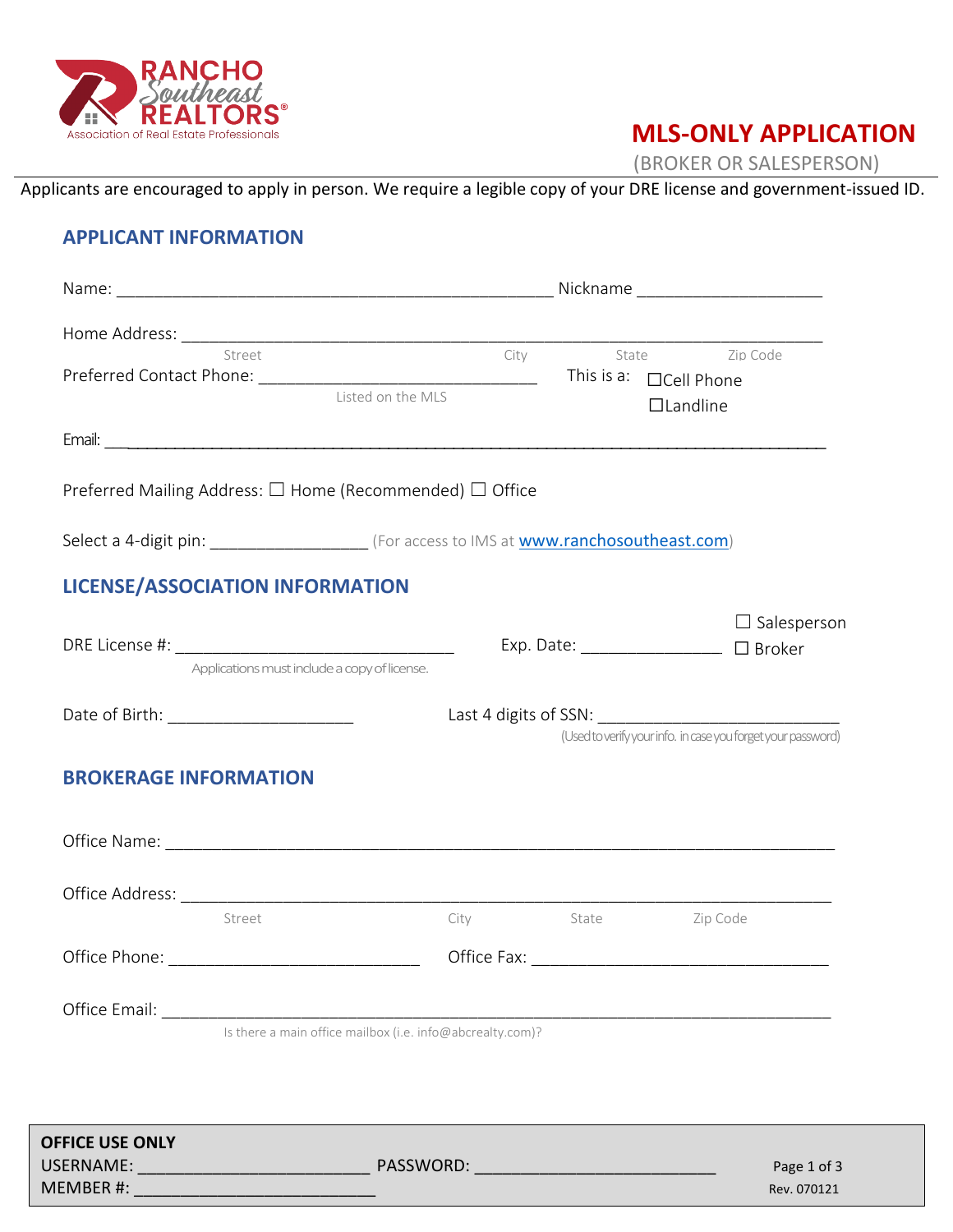## **PAYMENT INFORMATION**

|                         | I authorize the Rancho Southeast REALTORS® to charge \$<br>on my:     |
|-------------------------|-----------------------------------------------------------------------|
|                         | $\Box$ VISA $\Box$ MasterCard $\Box$ American Express $\Box$ Discover |
| Card Number:            | CVV:                                                                  |
| <b>Expiration Date:</b> | Cardholder's Signature:                                               |

\_\_\_\_\_\_\_\_\_\_\_\_\_\_\_\_\_\_\_\_\_\_\_\_\_\_\_\_\_\_\_\_\_\_\_\_\_\_\_\_\_\_\_\_\_\_\_\_\_\_\_\_\_\_\_\_\_\_\_\_\_\_\_\_\_\_

# **REQUIRED ACKNOWLEDGMENTS**

A non-refundable processing fee will be assessed all applicants. This application provides access to the California Regional Multiple Listing Service (CRMS) only, does not include REALTOR® membership benefits, and is only available to salespersons whose broker is MLS-Only.

#### MLS Participation Agreement/Rules Acknowledgment

- I understand and agree that by becoming a broker participant or subscriber to the MLS, I agree to abide by the MLS Rules & Regulations, including but not limited to the following:
	- o I agree not to use the MLS data for any purpose other than to market property or support market valuations or appraisals as specifically set forth in the rules.
	- o I agree not to reproduce any portion of the active listings except as provided in the MLS rules.
	- $O$  I agree not to download MLS data except as provided in the MLS rules.
	- o I agree not to allow anyone other than authorized participants, their subscribers and the clerical users as defined in the MLS rules to access any computer receiving MLS information. I agree not to transmit the information to any participants, subscribers and clerical users not authorized to access the system by the rules. I agree not to use MLS the to create another product except as may be used by the participate who downloaded the data in compliance with the MLS rules.
	- o I agree I will not give or sell my password to any person nor make it available to any person. I further understand that the California Penal Code and the United States Code prohibits unauthorized access to computer data bases. I agree not to allow such unauthorized access by use of either any of my equipment or pass codes.
	- o I understand that clerical users may be authorized to have limited access to the MLS for clerical support only. I understand that clerical users are not allowed to use the information in any way other than to provide such information to me. Persons performing any activities that require a real estate license are not eligible for this clerical user classification. I further understand that any violation by a clerical user employed by me, under contract with me or used by me is my responsibility and can result in discipline and ultimate termination of MLS services.
	- o The security of many homeowners in the area depends on the security of the lockbox system. I will not lend or make available my lockbox key to any person, even if an authorized MLS user. I further understand that the Association can incur costs in securing the system if I fail to take adequate measures to protect my key and lockbox and that I may be held responsible for these costs. Indemnification: Cardholder agrees to indemnify and hold the Rancho Southeast Association of REALTORS® and all of its respective officers, directors and employees harmless from any and all liability, obligations, or demands against them as a result of cardholder's loss or use of the card, including but not limited to, any and all liabilities, including attorney's fees, incurred by them as a result of damage or injury to premises or persons arising out of use by cardholder, or any other person, of the card.
	- o I understand and agree that the above statements are in addition to the MLS rules, to which I have also agreed. Violation of any MLS rule may result in discipline, fine and ultimate termination of the service. In addition to that, my actions may cause damage to Rancho Southeast REALTORS® which owns the MLS and Rancho Southeast REALTORS® may pursue its legal remedies against me to recover such damages.



Member Services 10900 E. 183<sup>rd</sup> St. Suite 120, P: 562.860.5656 F: 562.860.5536